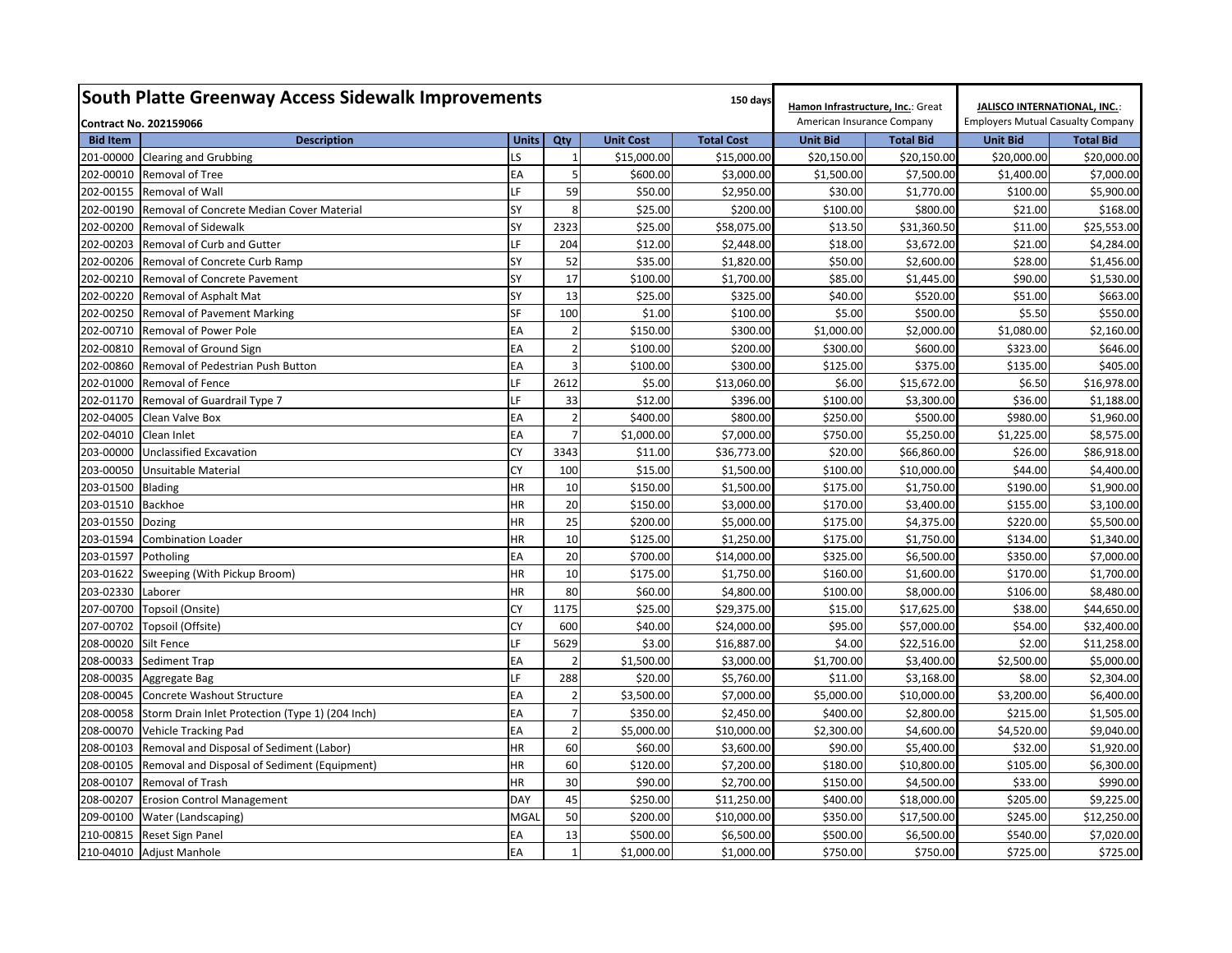| 210-04050 Adjust Valve Box                                                 | EA           | 2 <sup>1</sup> | \$600.00    | \$1,200.00   | \$550.00    | \$1,100.00   | \$460.00    | \$920.00     |
|----------------------------------------------------------------------------|--------------|----------------|-------------|--------------|-------------|--------------|-------------|--------------|
| 212-0000A<br><b>Tree Retention and Protection</b>                          | LS           | $\mathbf{1}$   | \$5,000.00  | \$5,000.00   | \$30,000.00 | \$30,000.00  | \$1,975.00  | \$1,975.00   |
| 212-00006<br>Seeding (Native)                                              | AC           | $\overline{2}$ | \$1,000.00  | \$1,500.00   | \$3,485.00  | \$5,227.50   | \$820.00    | \$1,230.00   |
| 212-00011 Seeding (Lawn)                                                   | AC           | $\mathbf{1}$   | \$2,500.00  | \$1,875.00   | \$9,583.00  | \$7,187.25   | \$1,200.00  | \$900.00     |
| 212-00032<br>Soil Conditioning                                             | AC           | $\overline{2}$ | \$2,500.00  | \$5,625.00   | \$7,869.00  | \$17,705.25  | \$10,540.00 | \$23,715.00  |
| 212-00047<br>Soil Preparation (Special)                                    | AC           | $\overline{2}$ | \$5,000.00  | \$11,250.00  | \$4,792.00  | \$10,782.00  | \$2,200.00  | \$4,950.00   |
| 213-00002<br>Mulching (Weed Free Hay)                                      | AC           | $\overline{2}$ | \$1,000.00  | \$2,250.00   | \$4,792.00  | \$10,782.00  | \$1,200.00  | \$2,700.00   |
| 213-00061<br><b>Mulch Tackifier</b>                                        | LB           | 450            | \$10.00     | \$4,500.00   | \$5.00      | \$2,250.00   | \$3.25      | \$1,462.50   |
| 214-00000<br>Landscape Maintenance                                         | LS.          | 1              | \$20,000.00 | \$20,000.00  | \$45,000.00 | \$45,000.00  | \$68,000.00 | \$68,000.00  |
| 214-00225<br>Deciduous Tree (2.5 Inch Caliper)                             | EA           | 26             | \$700.00    | \$18,200.00  | \$850.00    | \$22,100.00  | \$950.00    | \$24,700.00  |
| 214-00508<br>Evergreen Tree (8 Foot) (Ball and Burlap)                     | EA           | 6              | \$700.00    | \$4,200.00   | \$790.00    | \$4,740.00   | \$1,000.00  | \$6,000.00   |
| 217-00020<br><b>Herbicide Treatment</b>                                    | HR           | 8              | \$100.00    | \$800.00     | \$125.00    | \$1,000.00   | \$54.00     | \$432.00     |
| 240-00000<br><b>Wildlife Biologist</b>                                     | HR           | 20             | \$100.00    | \$2,000.00   | \$150.00    | \$3,000.00   | \$118.00    | \$2,360.00   |
| 250-0000A<br><b>Health and Safety Officer</b>                              | HR           | 120            | \$80.00     | \$9,600.00   | \$75.00     | \$9,000.00   | \$118.00    | \$14,160.00  |
| 250-0000B<br>Materials Management Plan Supervisor                          | HR           | 80             | \$80.00     | \$6,400.00   | \$75.00     | \$6,000.00   | \$118.00    | \$9,440.00   |
| 250-0000C<br>Certified Asbestos Building Inspector                         | HR           | 40             | \$100.00    | \$4,000.00   | \$80.00     | \$3,200.00   | \$118.00    | \$4,720.00   |
| 250-0000D<br>Haul Non-Hazardous Waste Disposal                             | LS.          | $\mathbf{1}$   | \$4,500.00  | \$4,500.00   | \$85,000.00 | \$85,000.00  | \$20,000.00 | \$20,000.00  |
| 250-00010<br><b>Environmental Health and Safety Management</b>             | LS.          | 1              | \$5,000.00  | \$5,000.00   | \$1,000.00  | \$1,000.00   | \$4,700.00  | \$4,700.00   |
| 304-06007<br>Aggregate Base Course (Class 6)                               | <b>CY</b>    | 830            | \$30.00     | \$24,900.00  | \$75.00     | \$62,250.00  | \$74.00     | \$61,420.00  |
| 304-09000<br>Aggregate Base Course (Special)                               | <b>CY</b>    | 237            | \$100.00    | \$23,700.00  | \$65.00     | \$15,405.00  | \$89.00     | \$21,093.00  |
| 306-01000<br>Reconditioning                                                | SY           | 3177           | \$5.00      | \$15,885.00  | \$5.50      | \$17,473.50  | \$7.00      | \$22,239.00  |
| 403-00721<br>Hot Mix Asphalt (Patching) (Asphalt)                          | SY           | 33             | \$250.00    | \$8,250.00   | \$118.00    | \$3,894.00   | \$140.00    | \$4,620.00   |
| 412-00190<br>Concrete Pavement (Patching)                                  | SY           | 17             | \$175.00    | \$2,975.00   | \$180.00    | \$3,060.00   | \$190.00    | \$3,230.00   |
| 606-00940<br>Guardrail Type 9 (Style CE)                                   | E            | 33             | \$100.00    | \$3,300.00   | \$450.00    | \$14,850.00  | \$280.00    | \$9,240.00   |
| 607-11525<br>Fence (Plastic)                                               | F.           | 500            | \$8.00      | \$4,000.00   | \$3.00      | \$1,500.00   | \$1.65      | \$825.00     |
| 607-11580<br>Fence (Temporary)                                             | LF           | 5535           | \$6.00      | \$33,210.00  | \$2.75      | \$15,221.25  | \$3.00      | \$16,605.00  |
| 607-53220<br>Fence Chain Link (120 Inch) (Special)                         | LF           | 2600           | \$65.00     | \$169,000.00 | \$117.15    | \$304,590.00 | \$130.00    | \$338,000.00 |
| 608-00006<br>Concrete Sidewalk (6 Inch)                                    | SY           | 3064           | \$60.00     | \$183,840.00 | \$55.00     | \$168,520.00 | \$62.00     | \$189,968.00 |
| 608-00010<br>Concrete Curb Ramp                                            | SY           | 113            | \$150.00    | \$16,950.00  | \$47.00     | \$5,311.00   | \$235.00    | \$26,555.00  |
| 608-00017<br>Curb Ramp (Temporary Perpendicular)                           | EA           | $\overline{2}$ | \$1,300.00  | \$2,600.00   | \$1,950.00  | \$3,900.00   | \$2,300.00  | \$4,600.00   |
| 608-00018<br>Curb Ramp (Temporary Parallel) (Single)                       | EА           | $\mathbf{1}$   | \$1,300.00  | \$1,300.00   | \$1,800.00  | \$1,800.00   | \$1,900.00  | \$1,900.00   |
| 608-00350<br>Concrete Sidewalk (Colored)                                   | SY           | 843            | \$115.00    | \$96,945.00  | \$62.00     | \$52,266.00  | \$100.00    | \$84,300.00  |
| 609-21010<br>Curb and Gutter Type 2 (Section I-B)                          | LF           | 19             | \$30.00     | \$570.00     | \$140.00    | \$2,660.00   | \$90.00     | \$1,710.00   |
| 609-21020<br>Curb and Gutter Type 2 (Section II-B)                         | IF.          | 147            | \$40.00     | \$5,880.00   | \$70.00     | \$10,290.00  | \$72.00     | \$10,584.00  |
| 613-00300<br>3 Inch Electrical Conduit                                     | LF           | 70             | \$35.00     | \$2,450.00   | \$45.00     | \$3,150.00   | \$48.00     | \$3,360.00   |
| 613-01200<br>2 Inch Electrical Conduit (Plastic)                           | LF           | 2725           | \$20.00     | \$54,500.00  | \$15.00     | \$40,875.00  | \$16.00     | \$43,600.00  |
| 613-07001<br>Type 1 Pull Box                                               | EA           | 27             | \$750.00    | \$20,250.00  | \$1,100.00  | \$29,700.00  | \$1,185.00  | \$31,995.00  |
| 613-10000<br>Wiring                                                        | $\mathsf{S}$ | $\mathbf 1$    | \$20,000.00 | \$20,000.00  | \$27,500.00 | \$27,500.00  | \$30,000.00 | \$30,000.00  |
| 613-30005<br>Light Standard and Luminaire (Pedestrian)                     | EA           | 27             | \$1,800.00  | \$48,600.00  | \$4,000.00  | \$108,000.00 | \$4,300.00  | \$116,100.00 |
| 613-40012<br>Light Standard Foundation                                     | EA           | 27             | \$1,500.00  | \$40,500.00  | \$1,800.00  | \$48,600.00  | \$1,940.00  | \$52,380.00  |
| 614-0000A<br>2" Telspar Tubing Square 12 Gauge Steel                       | LF           | 96             | \$25.00     | \$2,400.00   | \$50.00     | \$4,800.00   | \$54.00     | \$5,184.00   |
| 614-00011 Sign Panel (Class I)                                             | <b>SF</b>    | 28             | \$35.00     | \$988.75     | \$50.00     | \$1,412.50   | \$54.00     | \$1,525.50   |
| Steel Sign Support (2-1/2 Inch Round NP-40) (Post & Slipbase)<br>614-01573 | EA           | $\overline{2}$ | \$350.00    | \$700.00     | \$1,500.00  | \$3,000.00   | \$1,620.00  | \$3,240.00   |
| 614-72860<br>Pedestrian Push Button                                        | EA           | $\overline{3}$ | \$700.00    | \$2,100.00   | \$425.00    | \$1,275.00   | \$460.00    | \$1,380.00   |
| 614-72863 Pedestrian Push Button Post Assembly                             | EA           | $\overline{3}$ | \$3,000.00  | \$9,000.00   | \$4,200.00  | \$12,600.00  | \$4,500.00  | \$13,500.00  |